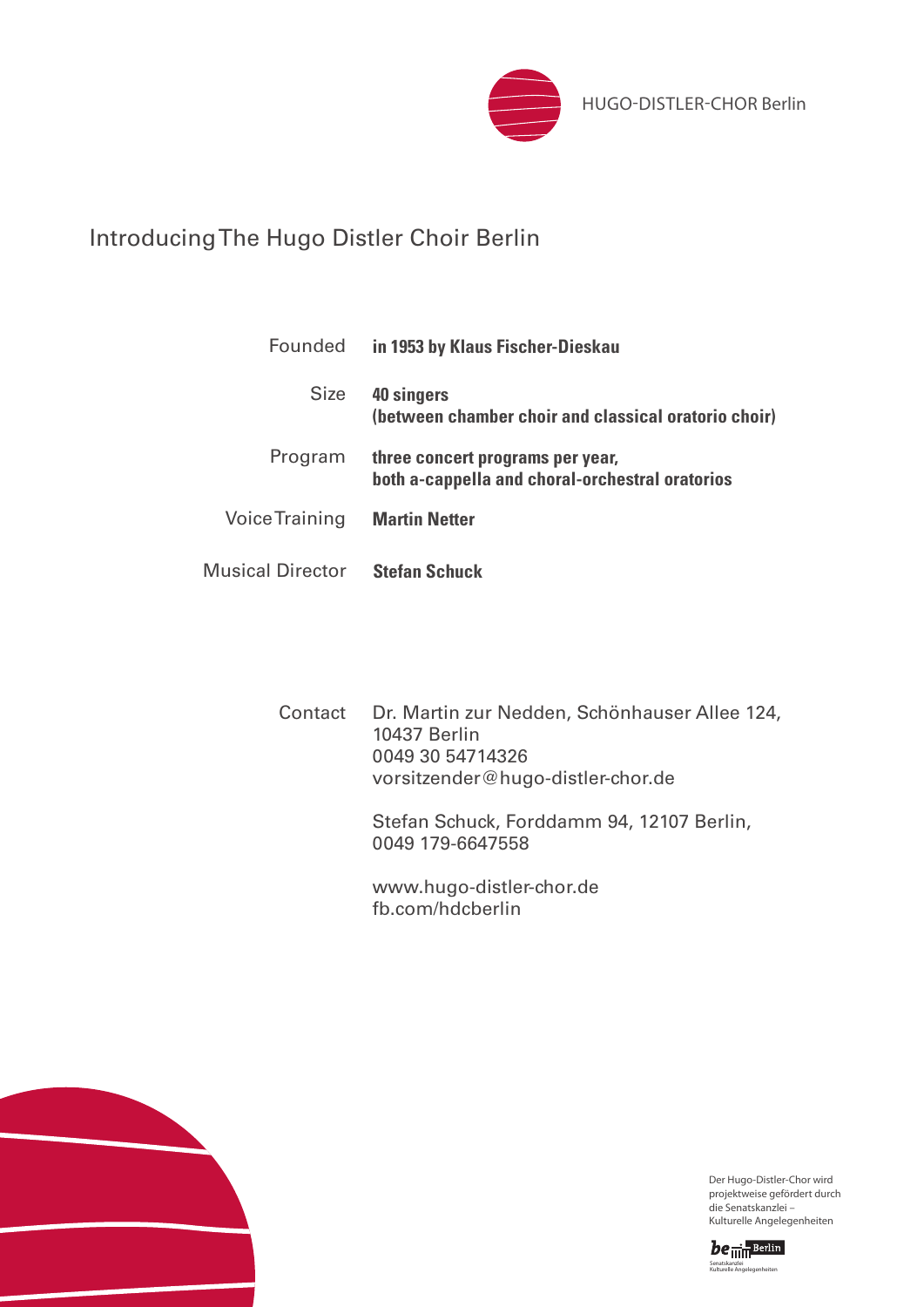



The Hugo Distler Choir Berlin is firmly established on the Berlin and European choral scene. With around 40 singers from all walks of life, it situates a space between a chamber and a classical oratorio choir. Over the course of the year, its repertoire can thus feature both demanding a cappella works from all musical periods together with large-scale symphonic oratorios.

## **A passion for quality and learning**

Honour-bound to 60 years of tradition and its spiritual founder Hugo Distler, the choir directed by Stefan Schuck is united in its desire to give outstanding performances in Berlin and with partners across Europe. In-depth rehearsals with Stefan Schuck, assisted by trained vocal coaches, ensure the highest quality of music-making.

Once every two years, 'auditions' sung solo or in a quartet are used to give targeted advice on vocal or interpretative skills. Regular rehearsals to practise vocal homogeneity and promote individual voice training also help to improve the choir's unity of tone. It regularly finishes near the top of Berlin's state choir competition, and is one of only a few amateur choirs in Berlin to receive funding from the Berlin Senate Chancellery.

The association with the name of the Berlin composer Hugo Distler presents the Choir with a double mandate. On the one hand, it engages closely with the sacred (primarily protestant) music of the baroque (such as Heinrich Schütz, Johann Herrmann Schein, Johann Sebastian Bach), music which was a rich source of inspiration for Hugo Distler. On the other, the name also imposes an obligation to perform contemporary and lesser known music. In the pursuit of this aim, the work of Hugo Distler occupies a special place. **Embracing old and new** 

Music can transcend boundaries and foster understanding. The Hugo Distler Choir was a co-founder of "Europa Cantat", the European choral association which brings together singers from across the continent. The choir proactively engages in international cultural exchange and musical dialogue between artists of many different backgrounds. **Peoples and cultures**